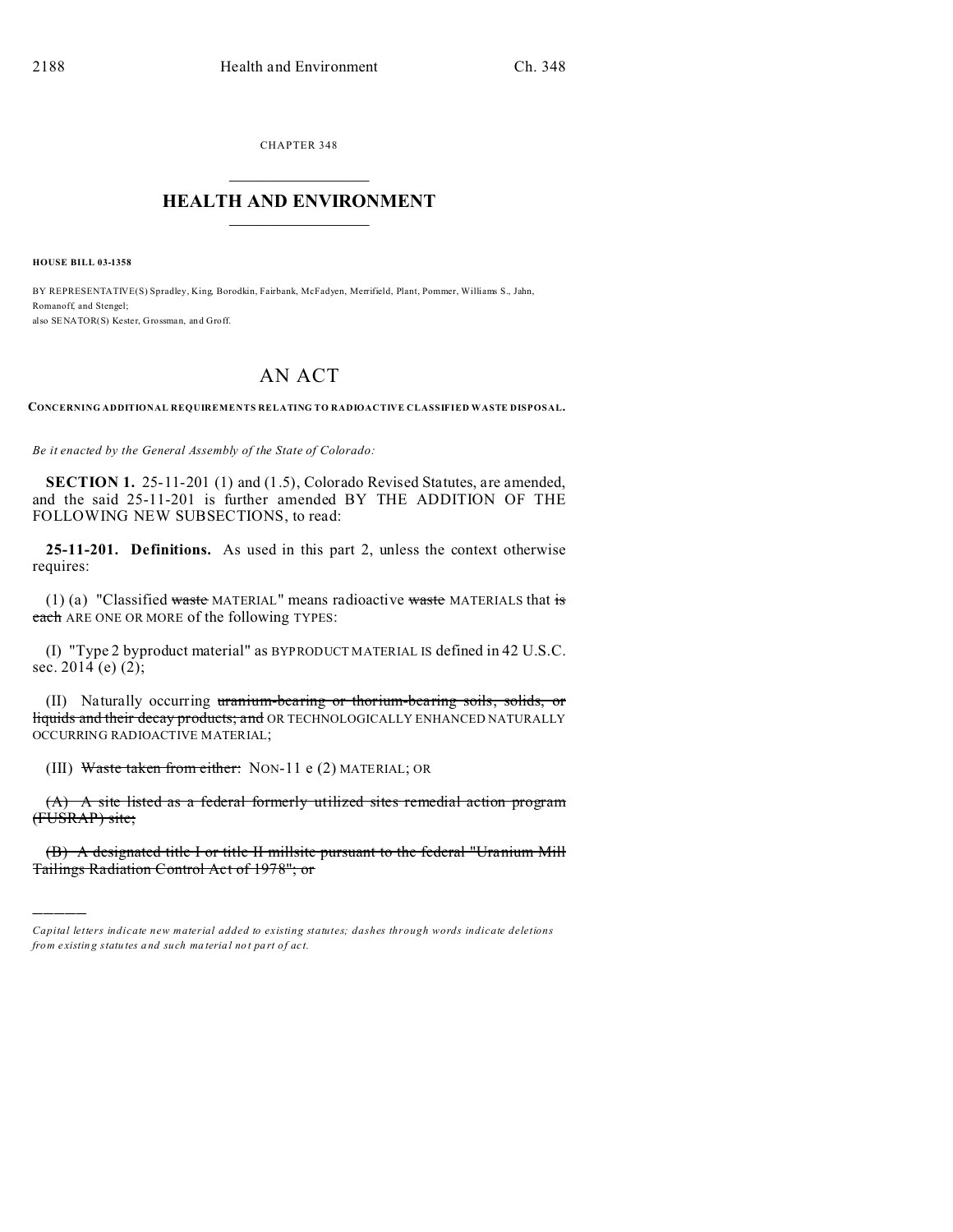(C) A site listed on the federal national priorities list (NPL) pursuant to section 105 of the federal "Comprehensive Environmental Response, Compensation and Liability Act" (CERCLA).

(IV) ORE.

(b) Nothing in this subsection  $(1)$  shall be deemed to include naturally occurring radioactive material as defined in section  $25-11-101$   $(2.7)$ . THE FOLLOWING NATURALLY OCCURRING RADIOACTIVE MATERIALS ORTECHNOLOGICALLY ENHANCED NATURALLY OCCURRING RADIOACTIVE MATERIALS:

(I) RESIDUALS OR SLUDGES FROM THE TREATMENT OF DRINKING WATER BY ALUMINUM, FERRIC CHLORIDE, OR SIMILAR PROCESSES; EXCEPT THAT THE MATERIAL MAY NOT CONTAIN HAZARDOUS SUBSTANCES THAT OTHERWISE WOULD PRECLUDE RECEIPT;

(II) SLUDGES, SOILS, OR PIPE SCALE IN OR ON EQUIPMENT FROM OIL AND GAS EXPLORATION, PRODUCTION, OR DEVELOPMENT OPERATIONS OR DRINKING WATER OR WASTEWATER TREATMENT OPERATIONS; EXCEPT THAT THE MATERIAL MAY NOT CONTAIN HAZARDOUS SUBSTANCES THAT OTHERWISE WOULD PRECLUDE RECEIPT;

(III) MATERIALS FROM OR ACTIVITIES RELATED TO CONSTRUCTION MATERIAL MINING REGULATED UNDER ARTICLE 32.5 OF TITLE 34, C.R.S.

(c) Nothing in this part 2 shall be deemed to apply to the treatment, storage, management, processing, or disposal of solid waste, WHICH MAY INCLUDE NATURALLY OCCURRING RADIOACTIVE MATERIAL AS DEFINED IN SECTION 25-11-101 (2.7), AND TENORM AS DEFINED IN SUBSECTION (4) OF THIS SECTION, either pursuant to a certificate of designation issued under article 20 of title 30, C.R.S., or at a solid waste disposal site and facility considered approved or otherwise deemed to satisfy the requirement for a certificate of designation pursuant to article 20 of title 30, C.R.S., Facilities that have both a radioactive materials license and a certificate of designation shall comply with the provision of this article. OR SECTION 25-15-204 (6).

(1.5) "Disposal" means burial in soil, release through a sanitary sewerage system, incineration, or long-term storage with no intention of or provision for subsequent removal; EXCEPT THAT, WITH REGARD TO CLASSIFIED MATERIAL, "DISPOSAL", SHALL NOT INCLUDE RELEASETHROUGH A SANITARY SEWER OR INCINERATION AT A FACILITY.

(1.6) "FACILITY" MEANS A URANIUM MILL, PROCESSING, OR DISPOSAL FACILITY REQUIRED TO BE LICENSED PURSUANT TO THIS ARTICLE AND A SITE FOR SUCH FACILITY.

(1.7) "NON-11 e (2) MATERIAL" MEANS MATERIAL THAT IS NOT TYPE 2 BYPRODUCT MATERIAL OR ORE. "NON-11 e (2) BYPRODUCT MATERIAL" DOES NOT INCLUDE DEPLETED OR ENRICHED URANIUM AS DEFINED BY COLORADO OR FEDERAL STATUTE OR RULE.

(1.8) "ORE" MEANS NATURALLY OCCURRING URANIUM-BEARING, THORIUM-BEARING, OR RADIUM-BEARING MATERIAL IN ITS NATURAL FORM PRIOR TO CHEMICAL PROCESSING SUCH AS ROASTING, BENEFICIATING, OR REFINING, AND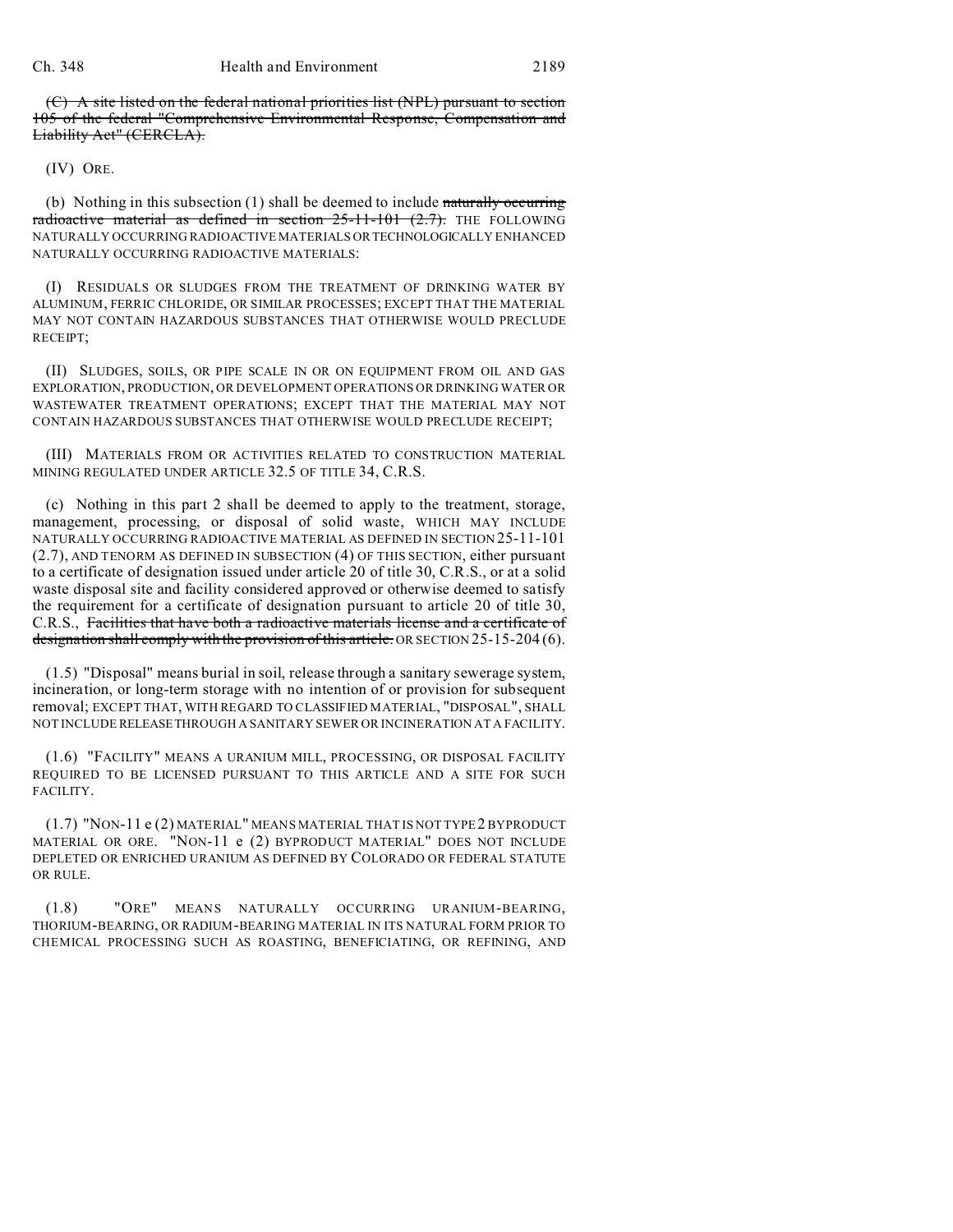SPECIFICALLY INCLUDES MATERIAL THAT HAS BEEN PHYSICALLY PROCESSED, SUCH AS BY CRUSHING, GRINDING, SCREENING, OR SORTING.

(4) "TECHNOLOGICALLY ENHANCED NATURALLY OCCURRING RADIOACTIVE MATERIAL" OR "TENORM" MEANS NATURALLY OCCURRING RADIOACTIVE MATERIAL WHOSE RADIONUCLIDE CONCENTRATIONS ARE INCREASED BY OR AS A RESULT OF PAST OR PRESENT HUMAN PRACTICES. "TENORM" DOES NOT INCLUDE:

(a) BACKGROUND RADIATION OR THE NATURAL RADIOACTIVITY OF ROCKS OR SOILS;

(b) "BYPRODUCT MATERIAL" OR "SOURCE MATERIAL", AS DEFINED BY COLORADO STATUTE OR RULE; OR

(c) ENRICHED OR DEPLETED URANIUM AS DEFINED BY COLORADO OR FEDERAL STATUTE OR RULE.

**SECTION 2.** 25-11-203 (1) (b), (2) (b), (2) (c), and (3) (c), Colorado Revised Statutes, are amended, and the said 25-11-203 is further amended BY THE ADDITION OF A NEW SUBSECTION, to read:

**25-11-203. Approval of facilities, sites, and shipments for disposal of radioactive waste.** (1) (b) (I) No site within five miles of a city or town FACILITY shall DISPOSE OF OR receive FOR STORAGE INCIDENT TO DISPOSAL OR PROCESSING AT THE FACILITY classified waste for disposal MATERIAL unless such disposal has been approved as provided in subsection  $(3)$  of this section FACILITY HAS RECEIVED A LICENSE, A FIVE-YEAR LICENSE RENEWAL, OR LICENSE AMENDMENT PERTAINING TO THE FACILITY'S RECEIPT OF CLASSIFIED MATERIAL, IN ACCORDANCE WITH SECTIONS 24-4-104 AND 24-4-105, C.R.S., FOR SUCH RECEIPT, STORAGE, PROCESSING, OR DISPOSAL OF CLASSIFIED MATERIAL AND SUCH LICENSE, LICENSE RENEWAL, OR LICENSE AMENDMENT APPROVES THAT TYPE OF CLASSIFIED MATERIAL.

(II) Nothing in this paragraph (b) shall apply to a contract for the receipt of shipments STORAGE, PROCESSING, OR DISPOSAL of less than THE SUM OF one hundred ten tons of classified waste or to receipt of shipments of classified waste from drinking water treatment facilities MATERIAL PER SOURCE OR TO A CONTRACT FOR A BENCH-SCALE OR A PILOT-SCALE TESTING PROJECT OR A CONTRACT FOR LESS THAN A DE MINIMIS AMOUNT OF CLASSIFIED MATERIAL AS DETERMINED BY THE DEPARTMENT FOR STORAGE, PROCESSING, OR DISPOSAL.

(III) Nothing in this paragraph (b) shall apply to processing of materials for their mineral value and the subsequent disposal of the mill tailings from that processing A LICENSED FACILITY AS OF THE EFFECTIVE DATE OF THIS SUBPARAGRAPH (III), AS AMENDED, AS IT UNDERGOES ITS CURRENT FIVE-YEAR LICENSE RENEWAL; EXCEPT THAT, DURING THE PERIOD FROM THE EFFECTIVE DATE OF THIS SUBPARAGRAPH (III), AS AMENDED, UNTIL SUCH LICENSE RENEWAL IS APPROVED, SUCH FACILITY SHALL:

(A) CONTINUE TO SUBSTANTIALLY COMPLY WITH ITS CURRENT LICENSE;

(B) FOR EACH TYPE OF CLASSIFIED MATERIAL FOR WHICH AN APPLICATION FOR STORAGE, PROCESSING, OR DISPOSAL HAS ALREADY BEEN SUBMITTED TO THE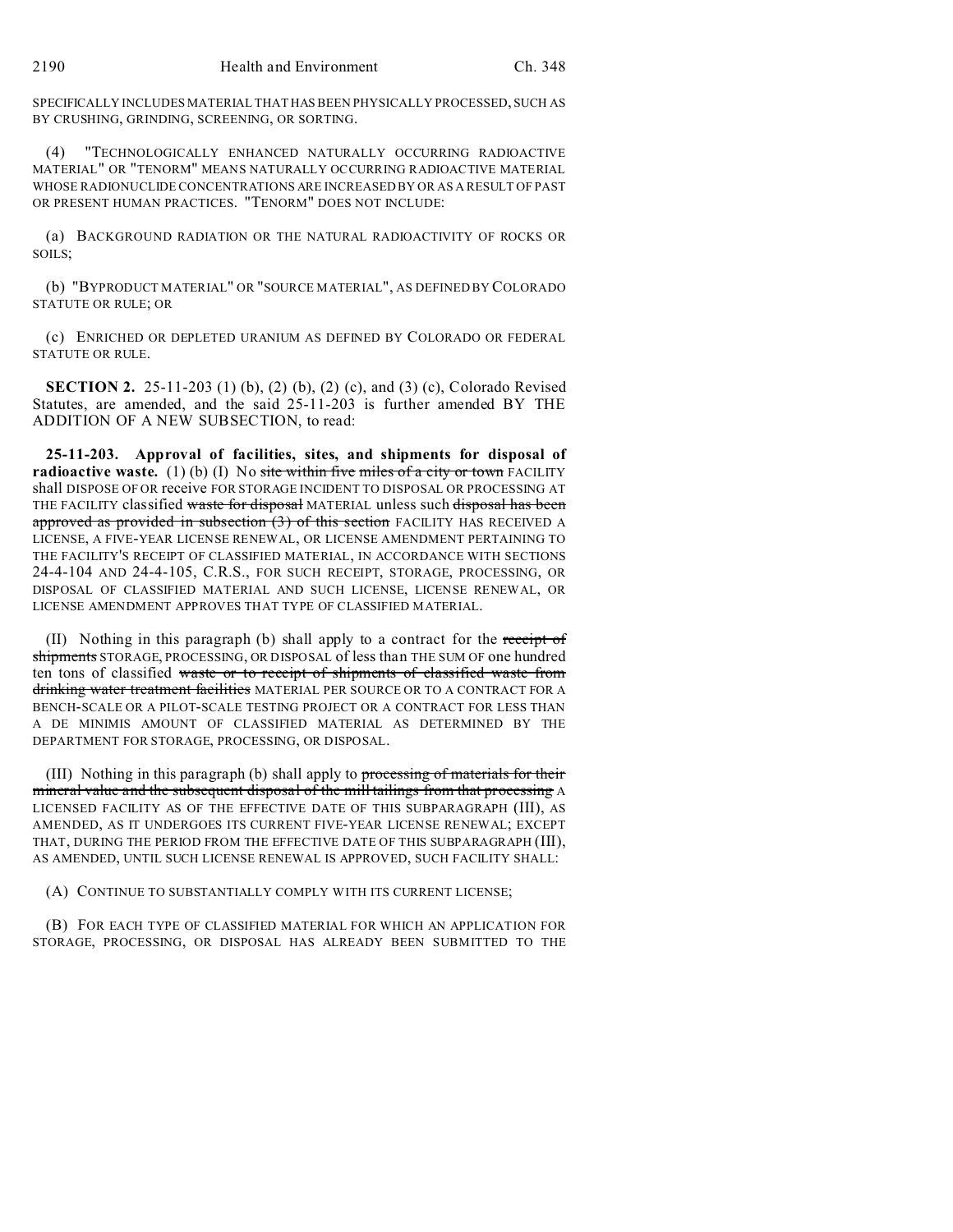#### Ch. 348 Health and Environment 2191

DEPARTMENT, PROVIDE TO A LIBRARY IN THE COMMUNITY IN WHICH THE FACILITY IS LOCATED THE MATERIAL ACCEPTANCE REPORT PREPARED CONSISTENT WITH AND CONTAINING THE INFORMATION REQUIRED BY THE INTERIM GUIDANCE ON DISPOSAL OF NON-"ATOMIC ENERGY ACT OF 1954", SECTION 11 e (2) BYPRODUCT MATERIAL IN TAILINGS IMPOUNDMENTS,RIS2000-23, AND INTERIM POSITION AND GUIDANCE ON THE USE OF URANIUM MILL FEED MATERIAL OTHER THAN NATURAL ORES, RIS 2000-23, AS SUCH GUIDANCE DOCUMENTS ARE AMENDED FROM TIME TO TIME, WHICH REPORT HAS ALSO BEEN PROVIDED TO THE DEPARTMENT;

(C) MEET THE STANDARDS SPECIFIED IN SUBPARAGRAPH (III) OF PARAGRAPH (c) OF SUBSECTION (3) OF THIS SECTION FOR EACH TYPE OF CLASSIFIED MATERIAL; AND

(D) COMPLY WITH THE PROVISIONS OF SUBSECTION (4) OF THIS SECTION FOR CLASSIFIED MATERIAL FOR WHICH A MATERIAL ACCEPTANCE REPORT HAS NOT ALREADY BEEN FILED WITH THE DEPARTMENT FOR RECEIPT BY THE FACILITY AS OF THE EFFECTIVE DATE OF THIS SUBPARAGRAPH (III), AS AMENDED.

(2) (b) In addition to the requirements of paragraph (a) of this subsection (2), if  $\pi$ site subject to this section is proposing to dispose of classified waste, the site shall provide written notice EACH PROPOSED LICENSE, FIVE-YEAR LICENSE RENEWAL, OR LICENSE AMENDMENT PERTAINING TO THE FACILITY'S RECEIPT OF CLASSIFIED MATERIAL SHALL INCLUDE A WRITTEN APPLICATION to the department that shall AND INFORMATION RELEVANT TO THE PENDING APPLICATION, include INCLUDING:

(I) Transcripts of two public meetings hosted AND PRESIDED OVER by  $\theta$  and  $\theta$  at the expense of the site A PERSON SELECTED UPON AGREEMENT BY THE DEPARTMENT, THE BOARD OF COUNTY COMMISSIONERS OF THE COUNTY WHERE THE FACILITY IS LOCATED, AND THE APPLICANT. ONE OR BOTH OF THE MEETINGS SHALL BE A HEARING CONDUCTED TO COMPLY WITH SECTION 24-4-104 OR 24-4-105, C.R.S. THE REASONABLE, NECESSARY, ANDDOCUMENTED EXPENSE OF THE MEETINGS OR HEARING SHALL BE PAID BY THE FACILITY. SUCH MEETINGS SHALL NOT BE HELD UNTIL THE DEPARTMENT DETERMINES THAT THE APPLICATION IS SUBSTANTIALLY COMPLETE. The site FACILITY shall provide the public with:

(A) Pursuant to part 1 of article 70 of title 24, C.R.S., at least two weeks' written notice before the first meeting and an additional two weeks' written notice before the second meeting;

(B) At both meetings, summaries of the site's FACILITY'S license to RECEIVE, STORE, PROCESS, OR dispose of classified waste MATERIAL and the nature of the classified waste MATERIAL, and an opportunity to be heard; and

(C) Access to make copies of a transcript of the meetings;

(II) An environmental assessment regarding: AS DEFINED IN PARAGRAPH (c) OF THIS SUBSECTION (2);

(A) The environmental impacts on Colorado of accepting the waste;

(B) Any potential nonenvironmental adverse impacts on Colorado of accepting the waste;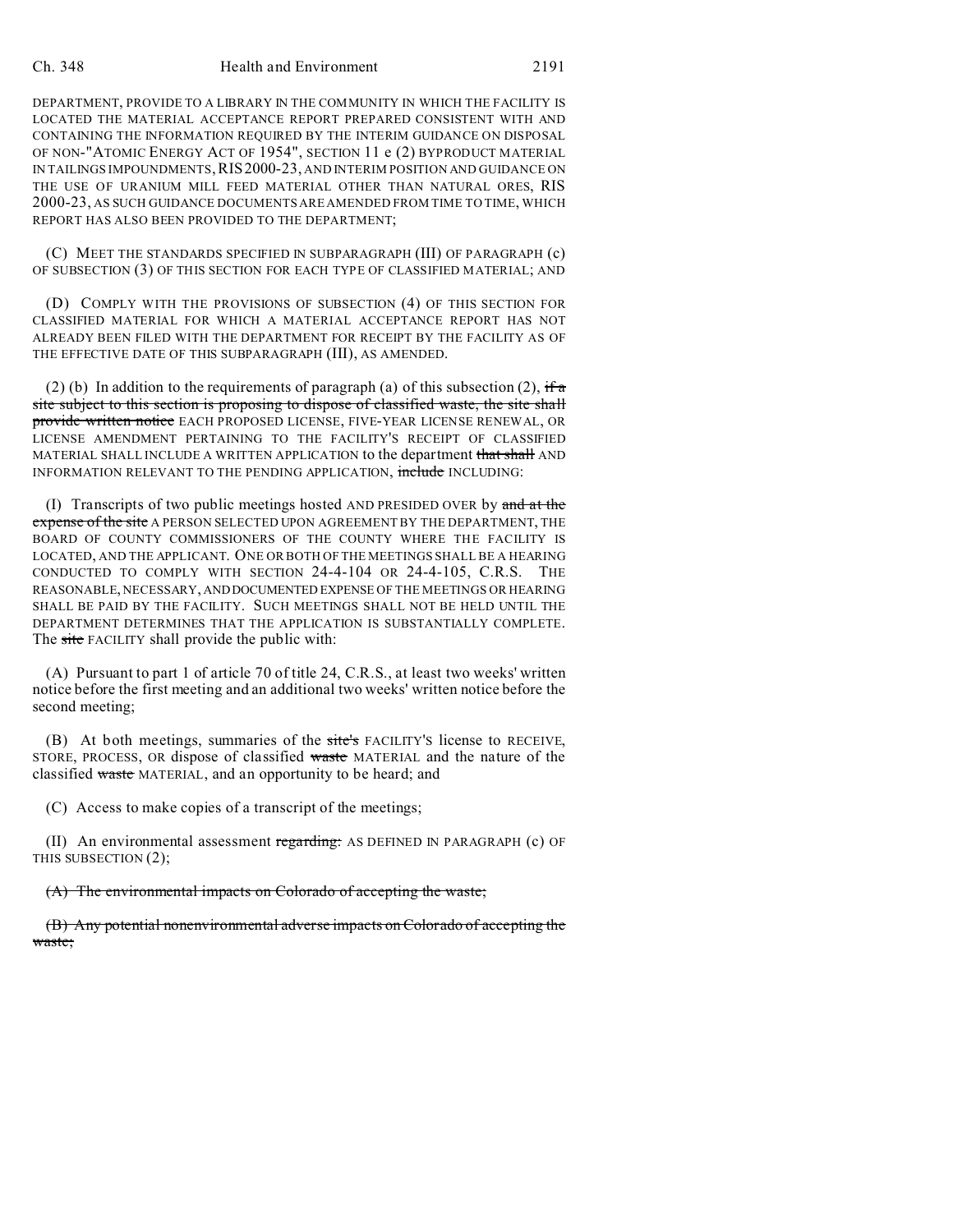## (C) Any potential mitigation to identified adverse impacts; and

## (D) Alternatives to accepting the waste; and

(III) A response, if any, to the environmental assessment written by the board of county commissioners of the county in which the classified waste MATERIAL is proposed to be disposed RECEIVED FOR STORAGE, PROCESSING, OR DISPOSAL AT A FACILITY and provided to the site FACILITY within thirty NINETY days after the first public meeting. Upon request of AND DOCUMENTATION OF THE EXPENDITURE BY such board, the applicant shall provide the board with up to twenty FIFTY thousand dollars, WHICH SHALL BE AVAILABLE TO THE BOARD FOR THE REASONABLE AND NECESSARY EXPENSES DURING THE PENDENCY OF THE APPLICATION TO ASSIST THE BOARD IN RESPONDING TO THE APPLICATION, INCLUDING TO PAY for an independent environmental analysis by a disinterested party WITH APPROPRIATE ENVIRONMENTAL EXPERTISE to assist the board in preparing its response. THE BOARD'S RESPONSE MAY CONSIDER WHETHER THE APPROVAL OF THE LICENSE, FIVE-YEAR LICENSE RENEWAL, OR LICENSE AMENDMENT PERTAINING TO THE FACILITY'S RECEIPT OR DISPOSAL OF THE CLASSIFIED MATERIAL WILL PRESENT ANY SUBSTANTIAL ADVERSE IMPACT UPON THE SAFETY OR MAINTENANCE OF TRANSPORTATION INFRASTRUCTURE OR TRANSPORTATION FACILITIES WITHIN THE COUNTY.

(c) As used in paragraph (b) of this subsection (2), "environmental assessment" means a report and assessment submitted to the department of public health and environment by a site FACILITY UPON AND IN CONNECTION WITH APPLICATION FOR A LICENSE, A FIVE-YEAR RENEWAL, OR LICENSE AMENDMENT PERTAINING TO THE FACILITY'S RECEIPT OF CLASSIFIED MATERIAL, proposing to receive classified waste MATERIAL FOR STORAGE, PROCESSING, OR DISPOSAL AT A FACILITY that addresses the impacts of the receipt FOR STORAGE, PROCESSING, OR DISPOSAL of such waste MATERIAL. The environmental assessment shall contain all information deemed necessary by the department, and shall include, AT A MINIMUM:

(I) THE IDENTIFICATION OF THE TYPES OF CLASSIFIED MATERIAL TO BE RECEIVED, STORED, PROCESSED, OR DISPOSED OF;

(II) A REPRESENTATIVE PRESENTATION OF THE PHYSICAL, CHEMICAL, AND RADIOLOGICAL PROPERTIES OF THE TYPE OF CLASSIFIED MATERIAL TO BE RECEIVED, STORED, PROCESSED, OR DISPOSED OF;

(III) An assessment EVALUATION of the short-term and long-term LONG-RANGE ENVIRONMENTAL impacts of the SUCH RECEIPT, STORAGE, PROCESSING, OR disposal;

(IV) AN ASSESSMENT OF the radiological and nonradiological impacts to the public including social and economic impacts HEALTH FROM THE APPLICATION;

(V) Any FACILITY-RELATED impact on any waterway and ground water FROM THE APPLICATION; and

(VI) An analysis of any THE ENVIRONMENTAL, ECONOMIC, SOCIAL, TECHNICAL, AND OTHER benefits of the **proposal** PROPOSED APPLICATION against environmental costs AND SOCIAL EFFECTS while considering available alternatives.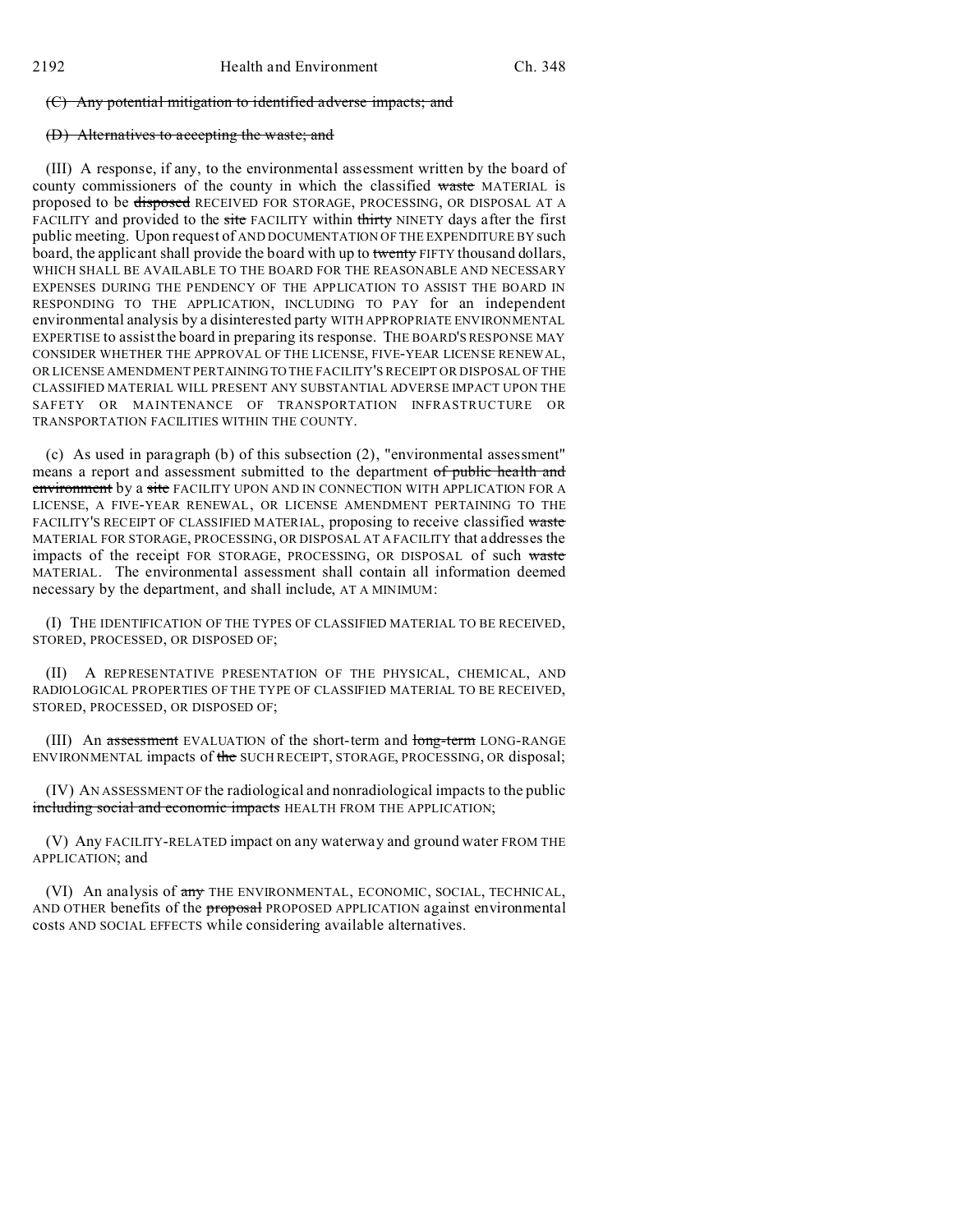$(3)$  (c) (I) No disposal referred to in paragraph (b) of subsection (1) of this section shall occur unless the department of public health and environment has approved such disposal. IN DECIDING WHETHER TO APPROVE A LICENSE, FIVE-YEAR LICENSE RENEWAL, OR LICENSE AMENDMENT PERTAINING TO THE FACILITY'S RECEIPT OF CLASSIFIED MATERIAL, the department shall consider the transcripts of the public meetings held by the site PURSUANT TO SUBPARAGRAPH (I) OF PARAGRAPH (b) OF SUBSECTION(2) OF THIS SECTION, the site's FACILITY'S license, and any environmental assessment or analysis performed pursuant to this section, THE FACILITY'S COMPLIANCE WITH FINANCIAL ASSURANCE REQUIREMENTS OF SECTION 25-11-110, AND THE BOARD OF COUNTY COMMISSIONERS' RESPONSE TO THE ENVIRONMENTAL ASSESSMENT PREPARED PURSUANT TO SUBPARAGRAPH (III) OF PARAGRAPH (b) OF SUBSECTION (2) OF THIS SECTION. THE DEPARTMENT SHALL DENY OR APPROVE THE APPLICATION AS A WHOLE.

(II) THE DEPARTMENT MAY ORDER REASONABLE MITIGATION MEASURES TO ADDRESS ANY SUBSTANTIAL ADVERSE IMPACTS TO PUBLIC HEALTH OR THE ENVIRONMENT OR TRANSPORTATION INFRASTRUCTURE OR TRANSPORTATION FACILITIES WITHIN THE COUNTY ATTRIBUTABLE SOLELY TO APPROVAL OF THE LICENSE, FIVE-YEAR RENEWAL, OR LICENSE AMENDMENT PERTAINING TO THE FACILITY'S RECEIPT OF CLASSIFIED MATERIAL.

(III) THE APPLICANT SHALL DEMONSTRATE THAT IF THE LICENSE, FIVE-YEAR RENEWAL, OR LICENSE AMENDMENT PERTAINING TO THE FACILITY'S RECEIPT OF CLASSIFIED MATERIAL IS APPROVED, THEN THE RECEIPT, STORAGE, PROCESSING, AND DISPOSAL OF CLASSIFIED MATERIAL SHALL:

(A) BE CONDUCTED SUCH THAT THE EXPOSURES TO WORKERS AND THE PUBLIC ARE WITHIN THE DOSE LIMITS OF PART 4 OF THE DEPARTMENT'S RULES PERTAINING TO RADIATION CONTROL FOR WORKERS AND THE PUBLIC;

(B) NOT CAUSE RELEASES TO THE AIR, GROUND, OR SURFACE OR GROUND WATER THAT EXCEED PERMITTED LIMITS; AND

(C) NOT PREVENT TRANSFER OF THE FACILITY TO THE UNITED STATES IN ACCORDANCE WITH 42 U.S.C. SEC. 2113 UPON COMPLETION OF DECONTAMINATION, DECOMMISSIONING, AND RECLAMATION OF THE FACILITY.

(IV) NO FACILITY MAY BE PERMITTED AS A HAZARDOUS WASTE TREATMENT, STORAGE, OR DISPOSAL FACILITY UNDER PART 3 OF ARTICLE 15 OF THIS TITLE.

(V) (A) THE DEPARTMENT SHALL MAKE A DETERMINATION AS TO WHETHER AN APPLICATION SUBMITTED PURSUANT TO PARAGRAPH (b) OF SUBSECTION (2) OF THIS SECTION IS SUBSTANTIALLY COMPLETE WITHIN THIRTY DAYS AFTER RECEIPT OF SUCH APPLICATION.

(B) THE FIRST PUBLIC MEETING OR HEARING REQUIRED BY SUBPARAGRAPH (I) OF PARAGRAPH (b) OF SUBSECTION (2) OF THIS SECTION SHALL BE CONVENED WITHIN FORTY-FIVE DAYS AFTER ITS DETERMINATION THAT THE APPLICATION IS SUBSTANTIALLY COMPLETE AND THE SECOND SUCH PUBLIC MEETING OR HEARING SHALL BE CONVENED WITHIN THIRTY DAYS AFTER THE FIRST PUBLIC MEETING.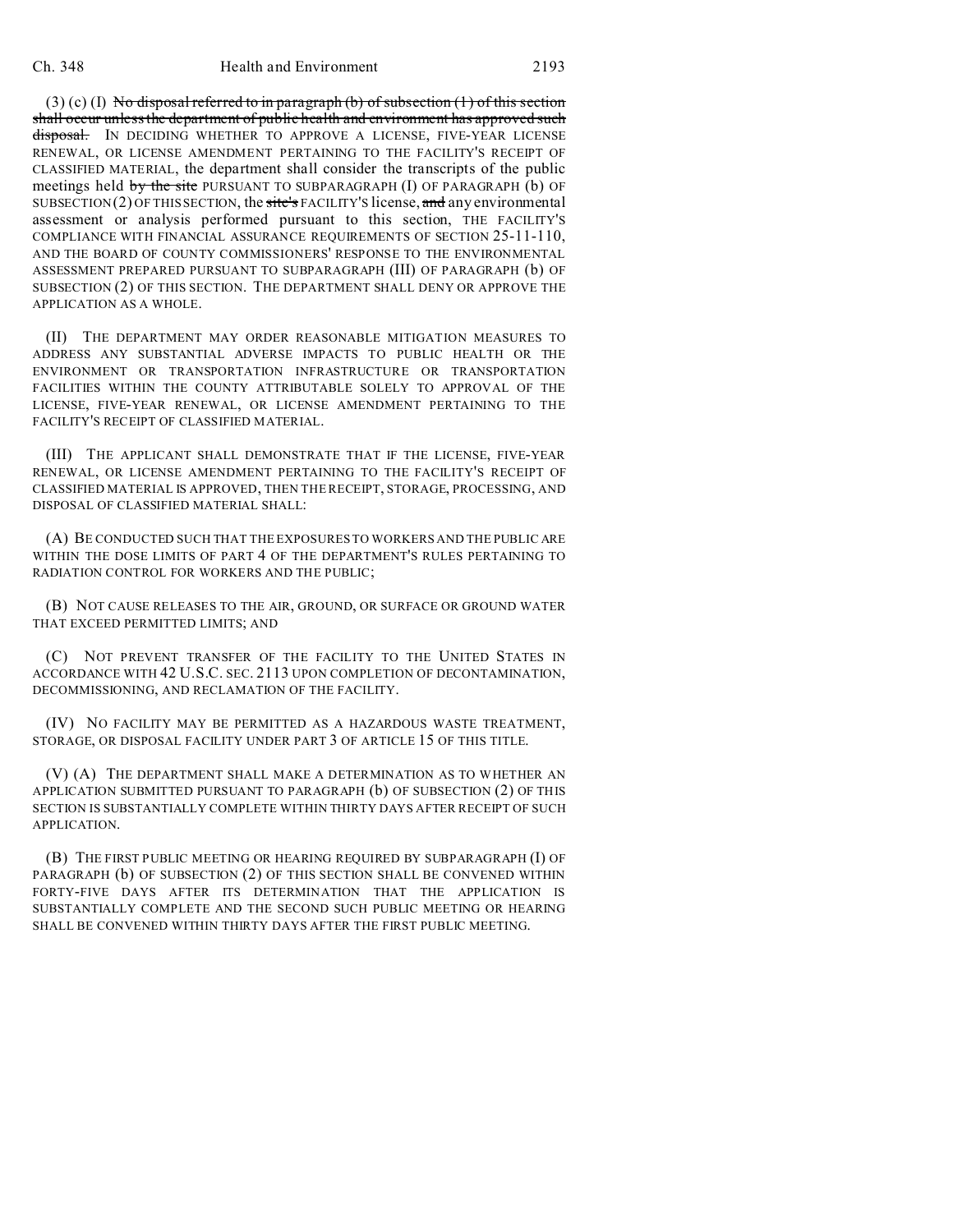(C) THE DEPARTMENT SHALL APPROVE, APPROVE WITH CONDITIONS, OR DENY THE APPLICATION SUBMITTED UNDER PARAGRAPH (b) OF SUBSECTION (2) OF THIS SECTION WITHIN TWO HUNDRED SEVENTY DAYS AFTER THE DEPARTMENT'S RECEIPT OF ANY RESPONSE OF THE BOARD OF COUNTY COMMISSIONERS TO THE APPLICATION PREPARED PURSUANT TO SUBPARAGRAPH (III) OF PARAGRAPH (b) OF SUBSECTION (2) OF THIS SECTION AND WITHIN THREE HUNDRED SIXTY DAYS AFTER THE SECOND PUBLIC MEETING OR HEARING IF NO TIMELY RESPONSE IS RECEIVED BY THE DEPARTMENT FROM THE BOARD OF COUNTY COMMISSIONERS.

(4) (a) (I) AT LEAST SIXTY DAYS BEFORE A FACILITY PROPOSES TO RECEIVE, STORE, PROCESS, OR DISPOSE OF CLASSIFIED MATERIAL FOR WHICH A MATERIAL ACCEPTANCE REPORT HAS NOT ALREADY BEEN FILED WITH THE DEPARTMENT, THE FACILITY SHALL PROVIDE NOTICE TO THE DEPARTMENT, AND THEDEPARTMENT SHALL PROVIDE NOTICE TO THE BOARD OF COUNTY COMMISSIONERS OF THE COUNTY IN WHICH THE FACILITY IS LOCATED, OF IDENTIFICATION OF THE SPECIFIC CLASSIFIED MATERIAL TO BE RECEIVED, STORED, PROCESSED, OR DISPOSED OF. SUCH NOTICE SHALL INCLUDE:

(A) A REPRESENTATIVE ANALYSIS, SUITABLE TO THE DEPARTMENT, OF THE PHYSICAL, CHEMICAL, AND RADIOLOGICAL PROPERTIES OF THE CLASSIFIED MATERIAL;

(B) THE MATERIAL ACCEPTANCE REPORT PREPARED CONSISTENT WITH, AND CONTAINING THE INFORMATION REQUIRED BY, THE INTERIM GUIDANCE ON DISPOSAL OF NON-"ATOMIC ENERGY ACT OF 1954", SECTION 11 e (2) BYPRODUCT MATERIAL IN TAILINGS IMPOUNDMENTS,RIS 2000-23, AND INTERIM POSITION ANDGUIDANCE ON THE USE OF URANIUM MILL FEED MATERIAL OTHER THAN NATURAL ORES, RIS 2000-23, AS SUCH GUIDANCE DOCUMENTS ARE AMENDED OR SUPERCEDED FROM TIME TO TIME;

(C) THE EXISTING LOCATION OF THE CLASSIFIED MATERIAL;

(D) THE HISTORY OF THE CLASSIFIED MATERIAL;

(E) IF AVAILABLE, ANY PRE-EXISTING REGULATORY CLASSIFICATION OF THE CLASSIFIED WASTE IN THE STATE OF ORIGIN;

(F) A WRITTEN STATEMENT FROM THE UNITED STATES DEPARTMENT OF ENERGY OR SUCCESSOR AGENCY THAT THE RECEIPT, STORAGE, PROCESSING, OR DISPOSAL OF THE CLASSIFIED MATERIAL AT THE FACILITY WILL NOT ADVERSELY AFFECT THE DEPARTMENT OF ENERGY'S RECEIPT OF TITLE TO THE FACILITY PURSUANT TO THE FEDERAL "ATOMIC ENERGY ACT OF 1954 ", 42 U.S.C. SEC. 2113; AND

(G) DOCUMENTATION SHOWING ANY NECESSARY APPROVALS OF THE UNITED STATES ENVIRONMENTAL PROTECTION AGENCY.

(II) FOR CLASSIFIED MATERIAL THAT WOULD OTHERWISE BE SUBJECT TO THE "LOW-LEVEL RADIOACTIVE WASTE ACT", PART 22 OF ARTICLE 60 OF TITLE 24, C.R.S., THE FACILITY'S NOTICE SHALL ALSO INCLUDEWRITTEN DOCUMENTATION THAT THE ROCKY MOUNTAIN LOW-LEVEL RADIOACTIVE WASTE BOARD HAS BEEN NOTIFIED THAT THE CLASSIFIED MATERIAL IS BEING CONSIDERED FOR DISPOSAL IN THE SUBJECT FACILITY.